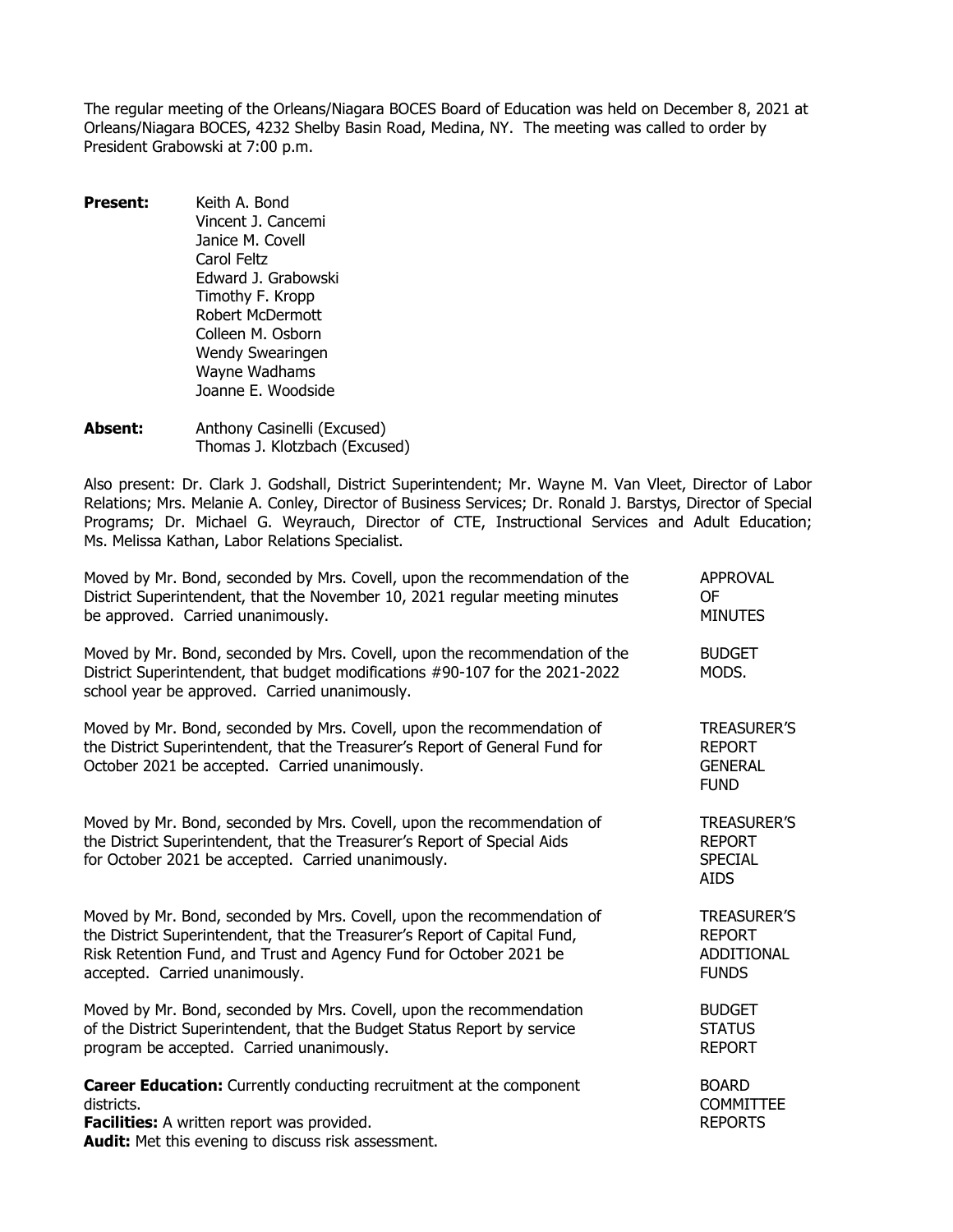Dr. Godshall announced that Orleans/Niagara BOCES received a school safety SUPERINaward. He also spoke about: The recent visit of the NASA Hunch program TENDENT'S<br>founder to the Orleans CTEC automated manufacturing and engineering program: COMMENTS founder to the Orleans CTEC automated manufacturing and engineering program; a component district that wants six classrooms back which will affect the BOCES life skills program; COVID testing; Leadership Orleans Class of 2021 graduation tomorrow; the K-9 dogs recent visit to the security and law enforcement program; and plans to conduct inclusion and equity training with the board members in the future. Dr. Godshall spoke of a woman who is advocating for the education of nurses; he will invite her to the January 12, 2022 board meeting to speak briefly to the board as she has requested.

Mrs. Conley reviewed the 2022-2023 career and technical education budget. BUDGET

Moved by Mr. Kropp, seconded by Mr. McDermott, upon the recommendation BID AWARD of the District Superintendent, that the Board of Education accept the bids received for the OCTEC Cabin Trailer Package. Carried unanimously.

Moved by Mr. Kropp, seconded by Mr. McDermott, upon the recommendation of the District Superintendent, that the bid for the OCTEC Cabin Trailer Package be awarded to the following high responsible bidder at a purchase price of:

| Laszlo Vajtay                 | \$9,501.00                   |
|-------------------------------|------------------------------|
| 469 Plattekill Road           | <u>+ 760.08</u> {x.08} (tax) |
| Roxbury, NY 12474 \$10,261.08 |                              |

**TOTAL \$10,261.08** Carried unanimously.

| Moved by Mr. Kropp, seconded by Mr. McDermott, upon the recommendation   | <b>DONATION</b> |
|--------------------------------------------------------------------------|-----------------|
| of the District Superintendent, that the donation of a Craftsman 20-inch |                 |
| chainsaw from Mitch Hainer, Barker, NY, to be used by the VIP landscape  |                 |
| design and structures program, be accepted. Carried unanimously.         |                 |

Moved by Mr. Kropp, seconded by Mr. McDermott, that the Orleans/Niagara APPROVAL OF APPROVAL OF BOCES approves the agreement with the American Red Cross. as submitted. BOCES approves the agreement with the American Red Cross, as submitted, and the Board authorizes the Board President, the District Superintendent SHELTER<br>and/or his designee to sign the agreement upon approval by the BOCES' AGREEMENT and/or his designee to sign the agreement upon approval by the BOCES' general counsel and containing any revisions as approved by the BOCES' general counsel. Carried unanimously.

Moved by Mr. Cancemi, seconded by Mrs. Osborn, upon the recommendation RESIGNATION of the District Superintendent, that the resignation of **Kathleen Bongiovanni,** BONGIOVANNI **Coordinator,** be accepted effective at the end of the day on December 17, 2021. Carried unanimously.

Moved by Mr. Cancemi, seconded by Mrs. Osborn, upon the recommendation RESIGNATION of the District Superintendent, that the resignation (due to retirement) of D. MISCH **Diane Misch, General Special Education Teacher,** be accepted effective July 1, 2022. Carried unanimously.

REVIEW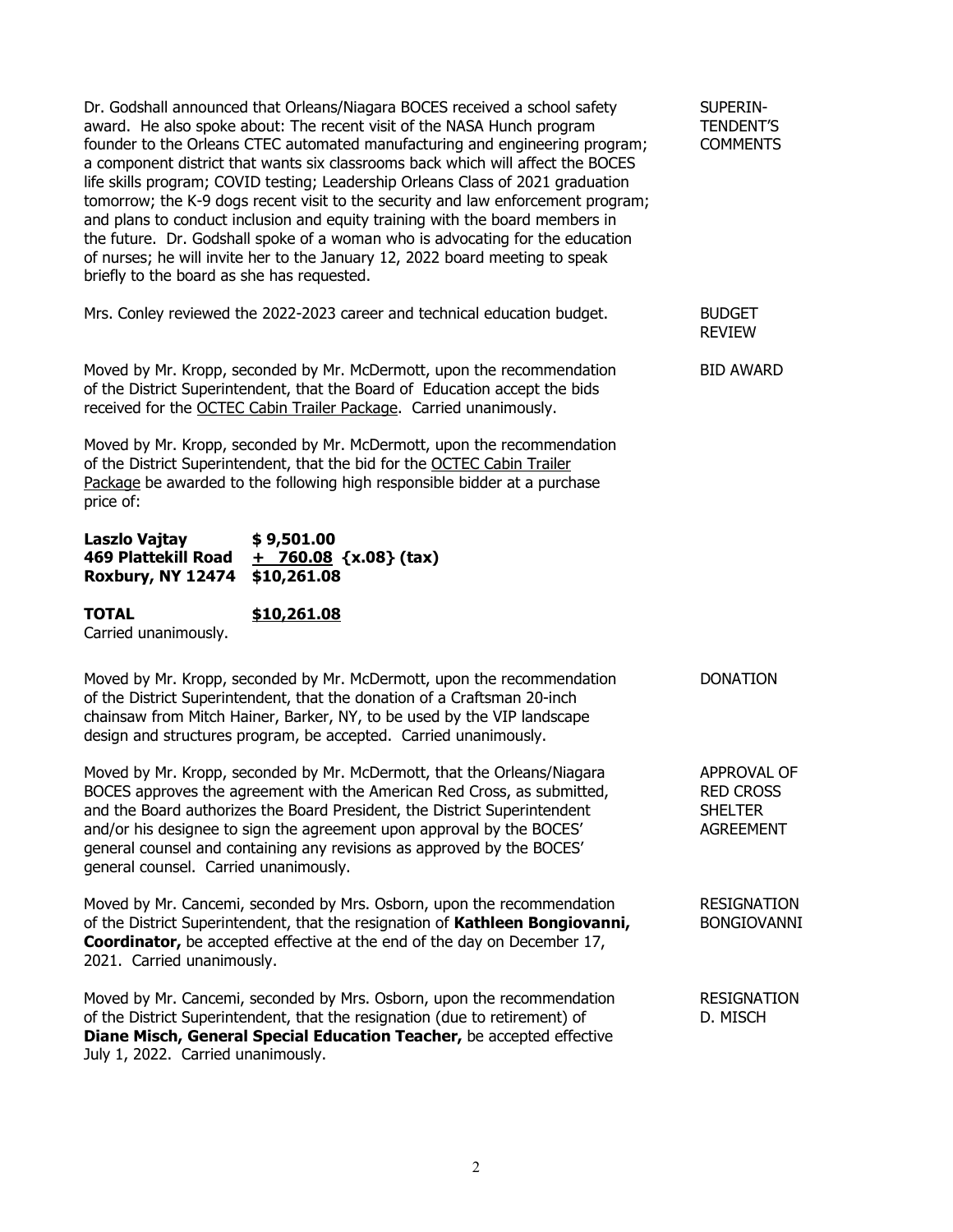| Moved by Mr. Cancemi, seconded by Mrs. Osborn, upon the recommendation<br>of the District Superintendent, that the resignation (due to retirement) of<br>Richard Tynan, English Teacher, be accepted effective July 1, 2022.<br>Carried unanimously.                                                 | <b>RESIGNATION</b><br>R. TYNAN                 |
|------------------------------------------------------------------------------------------------------------------------------------------------------------------------------------------------------------------------------------------------------------------------------------------------------|------------------------------------------------|
| Moved by Mrs. Osborn, seconded by Mr. Wadhams, upon the recommendation<br>of the District Superintendent, that the resignation (due to retirement) of<br>Kathleen Bos, Teacher Aide (Special Education), be accepted effective<br>at the end of the day on February 4, 2022. Carried unanimously.    | <b>RESIGNATION</b><br>K. BOS                   |
| Moved by Mrs. Osborn, seconded by Mr. Wadhams, upon the recommendation<br>of the District Superintendent, that the resignation of Heidi Dorpfeld,<br>Teacher Aide (Special Education), be accepted effective at the end of the<br>day on November 12, 2021. Carried unanimously.                     | <b>RESIGNATION</b><br>H. DORPFELD              |
| Moved by Mrs. Osborn, seconded by Mr. Wadhams, upon the recommendation<br>of the District Superintendent, that the resignation (due to retirement) of<br>Laura Dumbleton, Teacher Aide (Special Education), be accepted<br>effective at the end of the day on February 4, 2022. Carried unanimously. | <b>RESIGNATION</b><br>L. DUMBLETON             |
| Moved by Mrs. Osborn, seconded by Mr. Wadhams, upon the recommendation<br>of the District Superintendent, that the resignation of Deanna Kania, Teacher<br>Aide (Personal Care), be accepted effective at the end of the day on<br>November 17, 2021. Carried unanimously.                           | <b>RESIGNATION</b><br>D. KANIA                 |
| Moved by Mrs. Osborn, seconded by Mr. Wadhams, upon the recommendation<br>of the District Superintendent, that the resignation of Deborah McCarty,<br>Teacher Aide (Special Education), be accepted effective at the end of the<br>day on December 2, 2021. Carried unanimously.                     | <b>RESIGNATION</b><br>D. MCCARTY               |
| Moved by Mrs. Osborn, seconded by Mr. Wadhams, upon the recommendation<br>of the District Superintendent, that the resignation of Ishani Moore, Teacher<br>Aide (Personal Care), be accepted effective at the end of the day on<br>November 28, 2021. Carried unanimously.                           | <b>RESIGNATION</b><br>I. MOORE                 |
| Moved by Mrs. Osborn, seconded by Mr. Wadhams, upon the recommendation<br>of the District Superintendent, that the resignation of Thomas Smith, Teacher<br>Aide (Personal Care), be accepted effective at the end of the day on<br>November 23, 2021. Carried unanimously.                           | <b>RESIGNATION</b><br><b>T. SMITH</b>          |
| Moved by Mrs. Osborn, seconded by Mr. Wadhams, upon the recommendation<br>of the District Superintendent, that the resignation of Marguerite Vought,<br>Teacher Aide (Special Education), be accepted effective at the end of the<br>day on December 3, 2021. Carried unanimously.                   | <b>RESIGNATION</b><br>M. VOUGHT                |
| Moved by Mrs. Osborn, seconded by Mr. Wadhams, upon the recommendation<br>of the District Superintendent, that the resignation of Nichole Gerling,<br>Teacher Aide (Personal Care), be accepted effective at the end of the day<br>on November 30, 2021. Carried unanimously.                        | <b>RESIGNATION</b><br>N. GERLING               |
| Moved by Mrs. Osborn, seconded by Mr. Kropp, upon the recommendation of<br>the District Superintendent, that Sara Arcese, Speech and Hearing Teacher,<br>be granted an unpaid leave of absence (child-rearing), effective December 1,<br>2021 through June 30, 2022. Carried unanimously.            | <b>LEAVE OF</b><br><b>ABSENCE</b><br>S. ARCESE |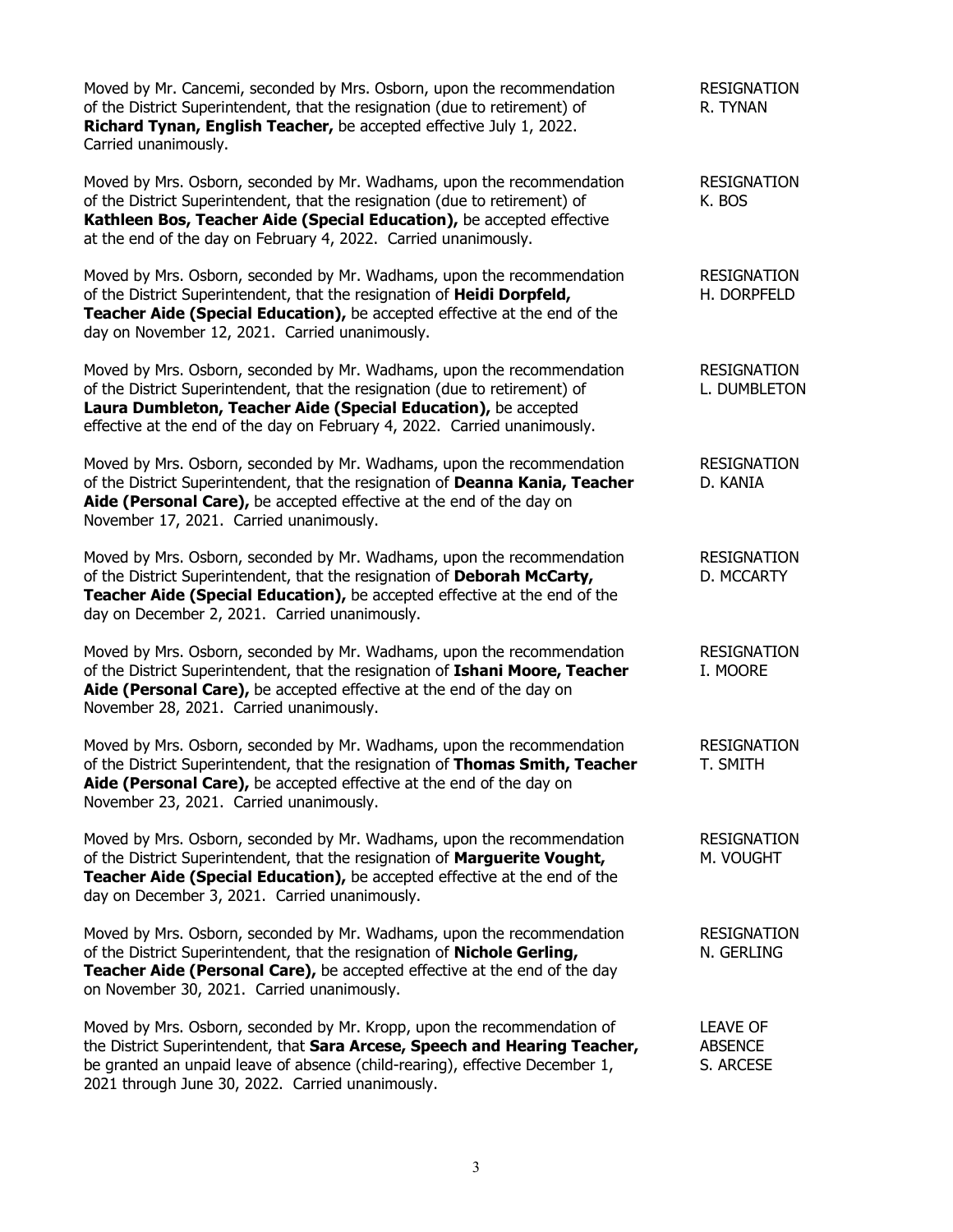Moved by Mrs. Osborn, seconded by Mr. Kropp, upon the recommendation of APPOINTMENT the District Superintendent, that **Brian Saj, Tonawanda, NY,** having TENURE successfully completed his probationary period  $(3/12/18-3/12/22)$  and having  $B. S_AJ$ permanent certification in the area of school counselor, be granted tenure in the area of **School Counselor,** effective March 12, 2022. Carried unanimously.

Moved by Mrs. Osborn, seconded by Mr. Kropp, upon the recommendation of appoint MENT<br>
the District Superintendent, that **Vanessa Patterson-Bancroft, Lockport,** CERT, PROB. the District Superintendent, that **Vanessa Patterson-Bancroft, Lockport,** CERT. PROB.<br> **NY,** who holds permanent certification in school social worker, is hereby V. PATTERSON-**NY,** who holds permanent certification in school social worker, is hereby V. PATTERS<br>appointed to probationary status in the tenure area of **Instructional** BANCROFT appointed to probationary status in the tenure area of **Instructional Support Services in Special Education, in accordance with the agreement** between the Orleans/Niagara BOCES and the Orleans/Niagara BOCES Teachers' Association, effective January 3, 2022 until the end of the day on January 2, 2026, at a salary of PC 6 (\$51,000) plus annual master's degree stipend (\$1,200) plus 30 graduate hours (\$2,100) to be pro-rated. Carried unanimously.

Moved by Mr. Cancemi, seconded by Mrs. Swearingen, upon the APPOINTMENT recommendation of the District Superintendent. that pursuant to the APPOINTMENT recommendation of the District Superintendent, that pursuant to the Orleans/Niagara BOCES mentoring program plan and regulations of the Commissioner of Education (8 NYCCR Sections 80.34(b)(2) and 100.2 (dd)), that **Krista Macomber** be appointed to serve as a **Mentor**, effective November 24, 2021 through November 23, 2022, unless terminated sooner, at no additional compensation. This appointment is contingent upon her participation in any required training as scheduled by the BOCES. Carried unanimously.

Moved by Mr. Cancemi, seconded by Mrs. Swearingen, upon the APPOINTMENT APPOINTMENT recommendation of the District Superintendent. that **Cherita McDuffie.** ADDN-CERT. recommendation of the District Superintendent, that **Cherita McDuffie,** NON-C<br> **Amherst, NY**, be appointed to the position of **School Nurse**, effective **NUTER PROB. Amherst, NY, be appointed to the position of School Nurse, effective** November 16, 2021, to serve a 52-week probationary period, at an annual C. MCDUFFIE salary of \$38,985.00 to be pro-rated. This resolution supersedes and replaces her appointment at the November 10, 2021 board meeting. Carried unanimously.

Moved by Mr. Cancemi, seconded by Mrs. Swearingen, upon the APPOINTMENT upon the recommendation of the District Superintendent, that **Lynn Cook,** NON-CERT. **Medina, NY,** be appointed to the position of **Account Clerk Typist,** PROB. PROB.<br>
effective December 9, 2021, to serve a 52-week probationary period, with L. COOK effective December 9, 2021, to serve a 52-week probationary period, with salary and benefits per initial appointment. Carried unanimously.

Moved by Mr. Cancemi, seconded by Mrs. Swearingen, upon the APPOINTMENT upon the recommendation of the District Superintendent, that **Deanna Kania,** NON-CERT. **Niagara Falls, NY,** be appointed to the position of **Teacher Aide (Special** PROB.<br> **Education),** effective November 18, 2021, to serve a 52-week probationary D. KANIA **Education),** effective November 18, 2021, to serve a 52-week probationary period, at an annual salary of \$18,300.00 to be pro-rated. The individual shall be permitted to carryover 7 days of accumulated sick leave. Carried unanimously.

Moved by Mr. Cancemi, seconded by Mrs. Swearingen, upon the **APPOINTMENT** recommendation of the District Superintendent, that **Thomas Smith, Albion,** NON-CERT. recommendation of the District Superintendent, that **Thomas Smith, Albion,** NON-C<br> **NY**, be appointed to the position of **Teacher Aide (Special Education)**. PROB. **NY**, be appointed to the position of **Teacher Aide (Special Education)**, effective November 24, 2021, to serve a 52-week probationary period, at an T. SMITH annual salary of \$18,720.00 to be pro-rated. The individual shall be permitted to carryover 15 days of accumulated sick leave. Carried unanimously.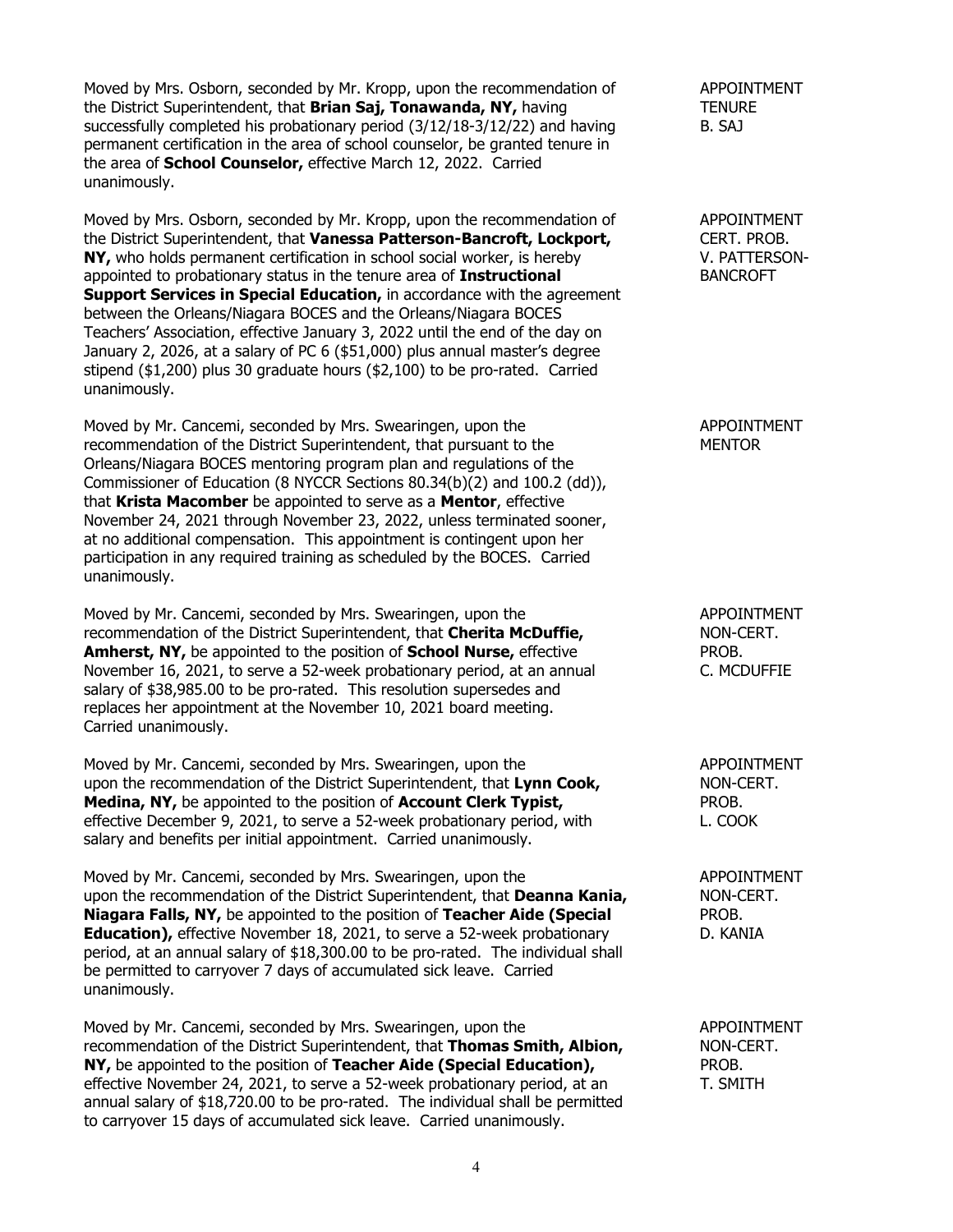Moved by Mr. Cancemi, seconded by Mrs. Swearingen, upon the APPOINTMENT recommendation of the District Superintendent, that **Nichole Gerling,** NON-CERT. **Lyndonville, NY,** be appointed to the position of **Teacher Aide (Special** PROB. PROB.<br> **Education**), effective December 1, 2021, to serve a 52-week probationary PROB. N. GERLING **Education),** effective December 1, 2021, to serve a 52-week probationary period, at an annual salary of \$18,720.00 to be pro-rated. Carried unanimously.

Moved by Mr. Cancemi, seconded by Mrs. Swearingen, upon the APPOINTMENT recommendation of the District Superintendent, that **Sharon Olka,** Nonethelm MON-CERT.<br> **Tonawanda, NY**, be appointed to the position of **Teacher Aide (Special** PROB. **Tonawanda, NY,** be appointed to the position of **Teacher Aide (Special** PROB.<br> **Education)**, with an effective date to be determined, to serve a 52-week S. OLKA **Education),** with an effective date to be determined, to serve a 52-week probationary period, at an annual salary of \$18,300.00 to be pro-rated. This appointment shall be conditional pending the results of a criminal history records check, to the extent required by law. This appointment is made on an emergency conditional basis. Carried unanimously.

Moved by Mr. Cancemi, seconded by Mrs. Swearingen, upon the APPOINTMENT recommendation of the District Superintendent, that **Jennifer Herbeck,** NON-CERT. **Teacher Aide (Special Education),** having successfully completed her PERMANENT probationary period, be appointed to permanent status, effective **PERMANENT** probationary period, be appointed to permanent status, effective January 3, 2022. Carried unanimously.

Moved by Mrs. Osborn, seconded by Mr. McDermott, upon the APPOINTMENT recommendation of the District Superintendent, that the following individuals VOLUNTEER are hereby appointed to serve as **Volunteer** with no compensation, on an as-needed basis, as determined by the District Superintendent, to perform services including assisting students with individual and group lessons, observing students during academic activities and other related services and activities, and/or to promote and aid BOCES programs.

**Megan Wood Brockport, NY Effective Dates: 12/9/21-6/30/22 Student at University of Pittsburgh**

**Alexis McKenzie Lockport, NY Effective Dates: 11/22/21-11/24/21** Carried unanimously.

Moved by Mrs. Osborn, seconded by Mr. McDermott, upon the APPOINTMENT recommendation of the District Superintendent, that the following SUBSTITUTE recommendation of the District Superintendent, that the following  $individual(s)$  be appointed, without benefits, except as required by law,  $T_{L}$  TEACHER to the position of **Substitute Teacher (Certified),** effective as indicated (CERTIFIED) below, with services to be utilized on an as-needed basis at the discretion of the District Superintendent, at a daily rate of \$110.00. Employment shall automatically be discontinued effective June 30, 2022, unless employment is terminated sooner. Service shall be at-will and at the pleasure of the Board of Education.

**Kathryn Granchelli Medina, NY Effective Date: 11/18/21** Carried unanimously.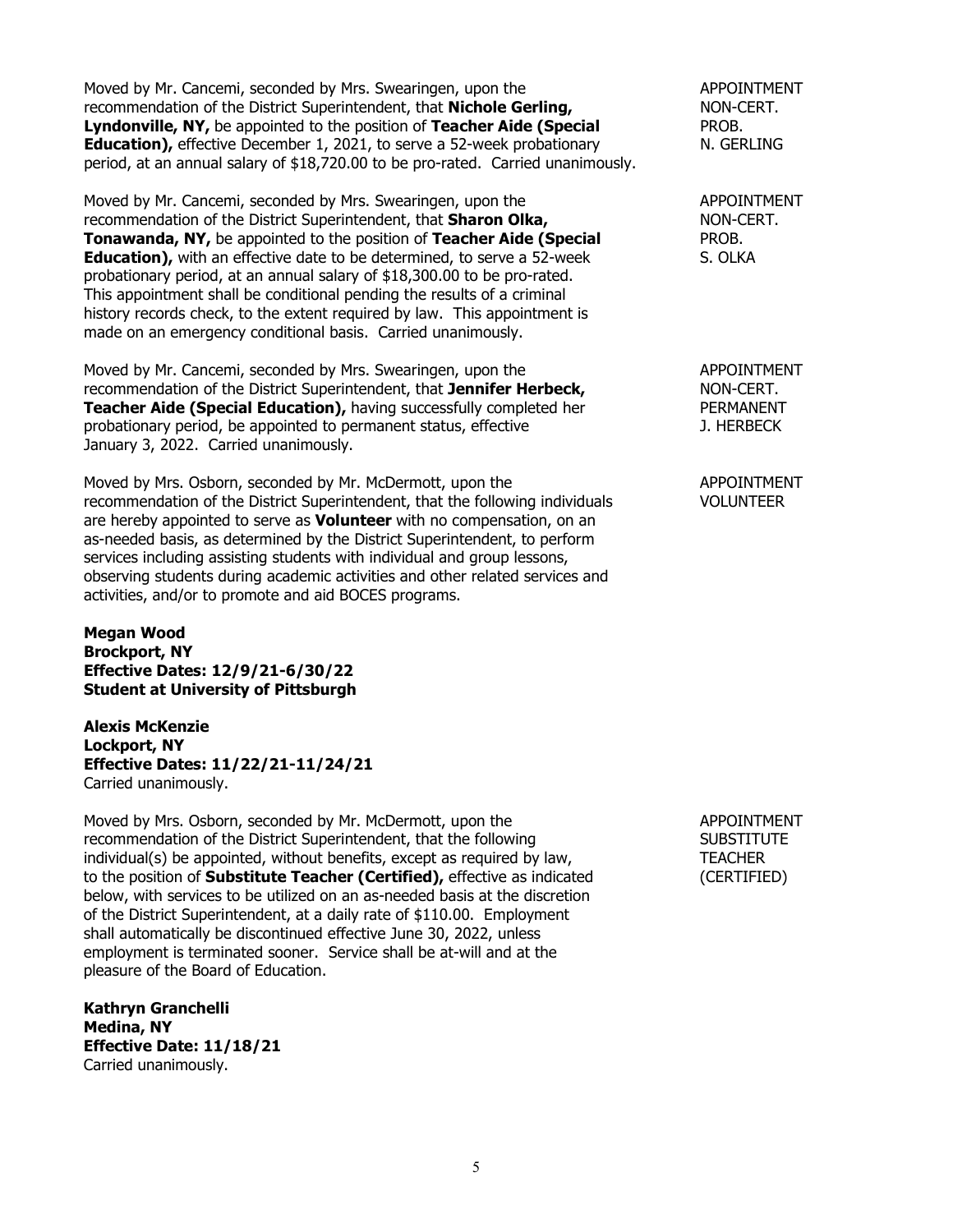Moved by Mr. Bond, seconded by Mr. Kropp, upon the recommendation APPOINTMENT of the District Superintendent, that the following individual(s) be appointed, SUBSTITUTE without benefits, except as required by law, to the position of **Substitute** TEACHER **Teacher (Non-Certified),** effective as indicated below, with services to be (NONutilized on an as-needed basis at the discretion of the District Superintendent, CERTIFIED) at a daily rate of \$105.00. Employment shall automatically be discontinued effective June 30, 2022, unless employment is terminated sooner. Service shall be at-will and at the pleasure of the Board of Education.

**Amanda DiFlorio Adam Clause**<br> **Adam Clause**<br> **Adam Clause**<br> **Adam Clause** Carried unanimously.

**Burt, NY Lockport, NY Effective Date: 11/4/21 Effective Date: 11/23/21**

Moved by Mr. Bond, seconded by Mr. Kropp, upon the recommendation APPOINTMENT of the District Superintendent, that the following individual(s) be SUBSTITUTE appointed, without benefits, except as required by law, to the position of TEACHER **Substitute Teacher Aide (Non-Certified),** effective as indicated below, AIDE with services to be utilized on an as-needed basis at the discretion of the  $\blacksquare$  (NONwith services to be utilized on an as-needed basis at the discretion of the (NON-<br>District Superintendent, at a daily rate of \$84.00. Employment shall cERTIFIED) District Superintendent, at a daily rate of \$84.00. Employment shall automatically be discontinued effective June 30, 2022, unless employment is terminated sooner. Service shall be at-will and at the pleasure of the Board of Education.

**Michelle Stedge Amanda DiFlorio Lockport, NY Burt, NY Effective Date: 11/8/21 Effective Date: 11/4/21**

**Debra Rettig**<br> **Cora Kinsella**<br> **Cora Kinsella**<br> **Cora Kinsella Lockport, NY**<br>**Effective Date: 11/17/21 Buffalo, NY**<br>**Effective Date: 11/22/21 Effective Date: 11/17/21 Effective Date: 11/22/21**

**Adam Clause Lockport, NY Effective Date: 11/23/21** Carried unanimously.

Moved by Mr. McDermott, seconded by Mr. Kropp, upon the recommendation APPOINTMENT of the District Superintendent, that the following individual(s) be appointed, SUBSTITUTE<br>without benefits, except as required by law, to the position of **Substitute** CLERICAL without benefits, except as required by law, to the position of **Substitute Clerical,** effective as indicated below, with services to be utilized on an as-needed basis at the discretion of the District Superintendent, at an hourly rate of \$14.00. Employment shall automatically be discontinued effective June 30, 2022, unless employment is terminated sooner. Service shall be at-will and at the pleasure of the Board of Education.

**Amanda DiFlorio Kathryn Granchelli Burt, NY Medina, NY** Carried unanimously.

**Effective Date: 11/4/21 Effective Date: 11/18/21**

Moved by Mr. McDermott, seconded by Mr. Kropp, upon the recommendation APPOINTMENT of the District Superintendent, that the following individual(s) be appointed, SUBSTITUTE without benefits, except as required by law, to the position of **Substitute** SCHOOL NURSE School Nurse, effective as indicated below, with services to be utilized on an as-needed basis at the discretion of the District Superintendent, at a daily rate of \$140.00. Employment shall automatically be discontinued effective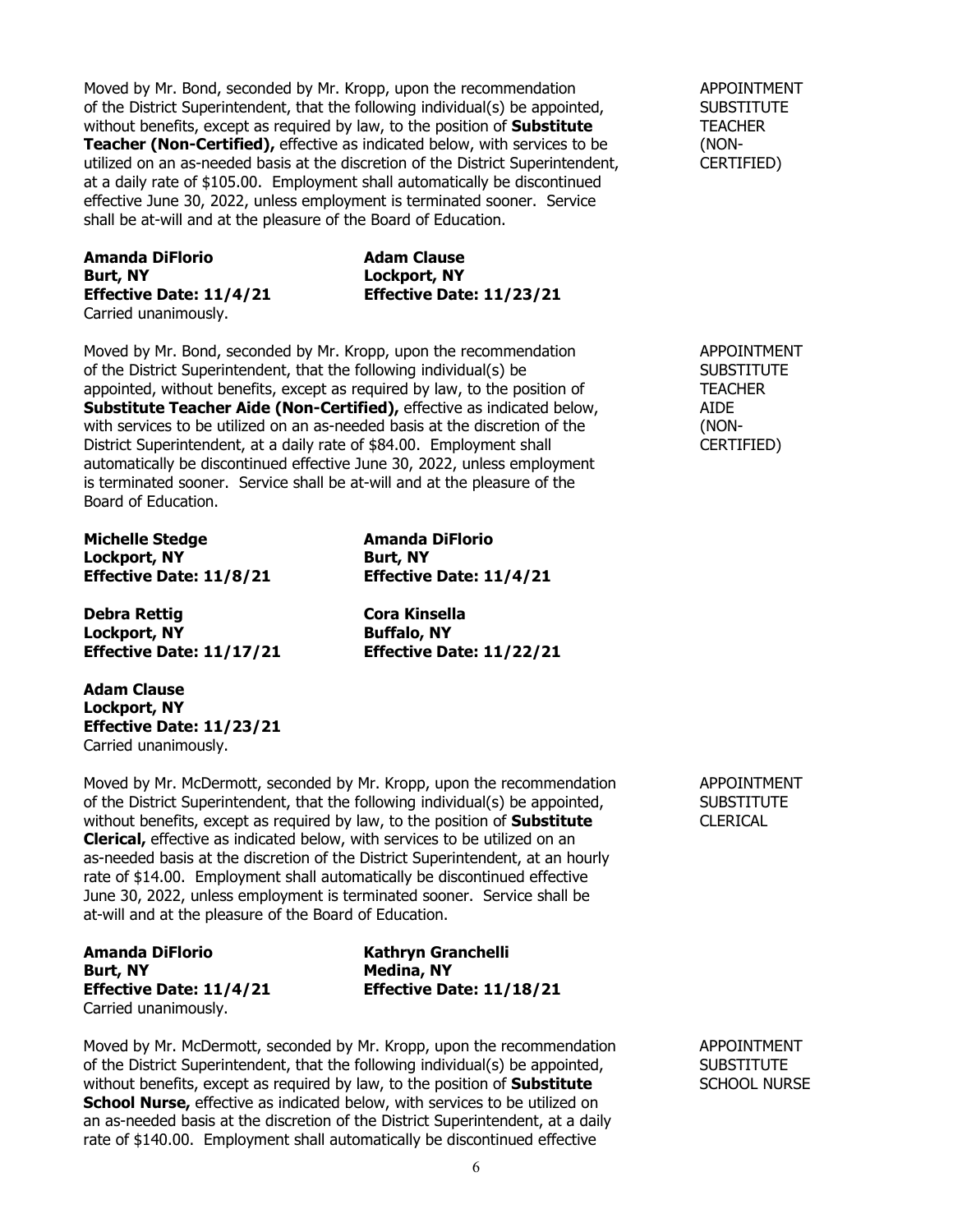June 30, 2022, unless employment is terminated sooner. Service shall be at-will and at the pleasure of the Board of Education.

## **Debra Rettig Lockport, NY Effective Date: 11/17/21** Carried unanimously.

Moved by Mrs. Osborn, seconded by Mrs. Swearingen, upon the recommendation CONFERENCE<br>of the District Superintendent, that the following conference requests be approved: REOUESTS of the District Superintendent, that the following conference requests be approved:

**Daniel Connolly,** 2021 School Facilities Managers' Academy, Liverpool, NY, December 9-10, 2021. Est. cost: \$550.00. Carried unanimously.

Moved by Mr. Kropp, seconded by Mrs. Osborn, that having determined that it is CANCELLATION in the best interest of the Orleans/Niagara BOCES to cancel its existing lease OF LEASE WITH agreement with First Presbyterian Church in Albion, NY, term of July 1, 2021 FIRST FIRST<br>through June 30, 2022, such determination having been based upon a review of PRESBYTERIAN through June 30, 2022, such determination having been based upon a review of PRESBYTERI<br>The BOCES' programmatic needs and market for available space, the Board hereby CHURCH OF the BOCES' programmatic needs and market for available space, the Board hereby CHURCH OF authorizes the District Superintendent to cancel and terminate the lease agreement, ALBION, NY authorizes the District Superintendent to cancel and terminate the lease agreement, in accordance with the terms and provisions therein, effective on a date that is determined by the District Superintendent. Carried unanimously.

Moved by Mr. Kropp, seconded by Mrs. Osborn, that having determined that it is LEASE in the best financial interest of the Orleans/Niagara BOCES, to enter into an AGREEMENT agreement for lease of space at 6951 Williams Road, Wheatfield, New York, WITH term of January 1, 2022 through December 31, 2022, for lease of space for 6951 WILLIAMS BOCES' educational programs, such determination having been based upon a ROAD,<br>
review of the BOCES' programmatic needs and market for available space, the WHEATFIED, NY review of the BOCES' programmatic needs and market for available space, the Board approves the lease agreement, dated December 7, 2021, as submitted, and authorizes the Board President and/or the District Superintendent to execute the agreement upon approval of the BOCES' General Counsel and containing any revision as approved by the General Counsel. Carried unanimously.

Moved by Mr. Kropp, seconded by Mrs. Osborn, that having determined that it LEASE is in the best financial interest of the Orleans/Niagara BOCES, to enter into an AGREEMENT agreement for lease of space at Hoag Library, 134 South Main Street, Albion, WITH WITH<br>New York. term of January 1. 2022 through December 31, 2022, for lease of WAGG LIBRARY New York, term of January 1, 2022 through December 31, 2022, for lease of space for BOCES' educational programs, such determination having been based upon a review of the BOCES' programmatic needs and market for available space, the Board approves the lease agreement, dated December 7, 2021, as submitted, and authorizes the Board President and/or the District Superintendent to execute the agreement upon approval of the BOCES' General Counsel and containing any revision as approved by the General Counsel. Carried unanimously.

Moved by Mr. McDermott, seconded by Mrs. Swearingen, upon the RESIGNATION recommendation of the District Superintendent, that the resignation of The Muslim L. DELARA **Liana DeLara, Teacher Aide (Personal Care),** be accepted effective at the end of the day on December 5, 2021. Carried unanimously.

Moved by Mr. McDermott, seconded by Mrs. Swearingen, upon the RESIGNATION recommendation of the District Superintendent, that the resignation of S. HOSMER **Samantha Hosmer, Teacher Aide (Personal Care),** be accepted effective at the end of the day on December 6, 2021. Carried unanimously.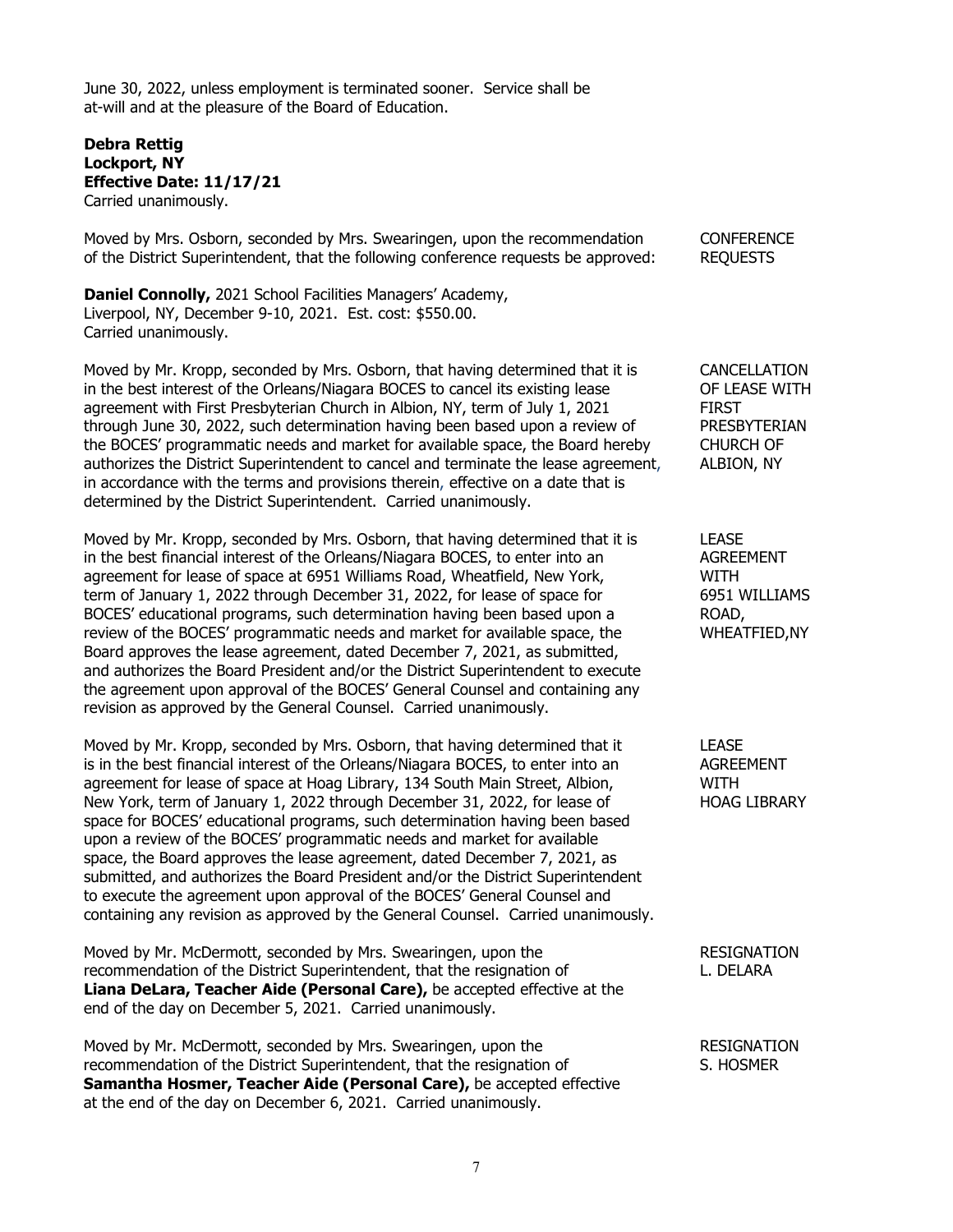Moved by Mr. McDermott, seconded by Mrs. Swearingen, upon the RESIGNATION recommendation of the District Superintendent, that the resignation of J. MUNN **Joyce Munn, Teacher Aide (Personal Care)**, be accepted effective at the end of the day on December 5, 2021. Carried unanimously.

Moved by Mr. McDermott, seconded by Mrs. Swearingen, upon the RESIGNATION recommendation of the District Superintendent, that the resignation Theorem C. HILS (due to retirement) of **Karen Hils, Teacher Aide (Special Education)**, be accepted effective at the end of the day on January 7, 2022. Carried unanimously.

Moved by Mrs. Swearingen, seconded by Mrs. Osborn, upon the APPOINTMENT recommendation of the District Superintendent, that **Joyce Munn,** NON-CERT. **Medina, NY,** be appointed to the position of **Teacher Aide (Special** PROB. PROB.<br> **Education**), effective December 6, 2021, to serve a 52-week **Prophet Containst 1. MUNN Education)**, effective December 6, 2021, to serve a 52-week probationary period, at an annual salary of \$19,603.00 to be pro-rated. The individual shall be permitted to carryover 62 days of accumulated sick leave. Carried unanimously.

Moved by Mrs. Swearingen, seconded by Mrs. Osborn, upon the APPOINTMENT recommendation of the District Superintendent, that Liana DeLara, recommendation of the District Superintendent, that Liana DeLara, **Barker, NY,** be appointed to the position of **Teacher Aide (Special** PROB. **Education)**, effective December 6, 2021, to serve a 52-week probationary L. DELARA period, at an annual salary of \$18,300.00 to be pro-rated. The individual shall be permitted to carryover 6 days of accumulated sick leave. Carried unanimously.

Moved by Mrs. Swearingen, seconded by Mrs. Osborn, upon the APPOINTMENT recommendation of the District Superintendent, that **Samantha Hosmer,** NON-CERT.<br> **Medina, NY**, be appointed to the position of **Teacher Aide (Personal** S. HOSMER **Medina, NY, be appointed to the position of Teacher Aide (Personal and A) Care)**, effective December 6, 2021 through June 30, 2022, unless terminated sooner, at an hourly salary of \$14.50. Carried unanimously.

Moved by Mrs. Swearingen, seconded by Mrs. Osborn, upon the APPOINTMENT recommendation of the District Superintendent, that **Emily James,** NON-CERT. **Lyndonville, NY,** be appointed to the position of **Teacher Aide (Personal** E. JAMES **Care)**, with an effective date to be mutually agreed upon through June 30, 2022, unless terminated sooner, at an hourly salary of \$14.50. This appointment shall be conditional pending the results of a criminal history records check, to the extent required by law. This appointment is made on an emergency conditional basis. Carried unanimously.

Moved by Mrs. Swearingen, seconded by Mrs. Osborn, upon the APPOINTMENT recommendation of the District Superintendent, that **Alyiah Poole,** NON-CERT. **Medina, NY, be appointed to the position of <b>Teacher Aide (Personal** A. POOLE **Care)**, with an effective date to be mutually agreed upon through June 30, 2022, unless terminated sooner, at an hourly salary of \$14.50. This appointment shall be conditional pending the results of a criminal history records check, to the extent required by law. This appointment is made on an emergency conditional basis. Carried unanimously.

Moved by Mrs. Swearingen, seconded by Mrs. Osborn, upon the APPOINTMENT recommendation of the District Superintendent, that **Elaine Destino,** NON-CERT. **Niagara Falls, NY,** be appointed to the position of **Keyboard Specialist**, PROB.<br>effective December 9, 2021, to serve a 52-week probationary period, with FR DESTINO effective December 9, 2021, to serve a 52-week probationary period, with salary and benefits per initial appointment. Carried unanimously.